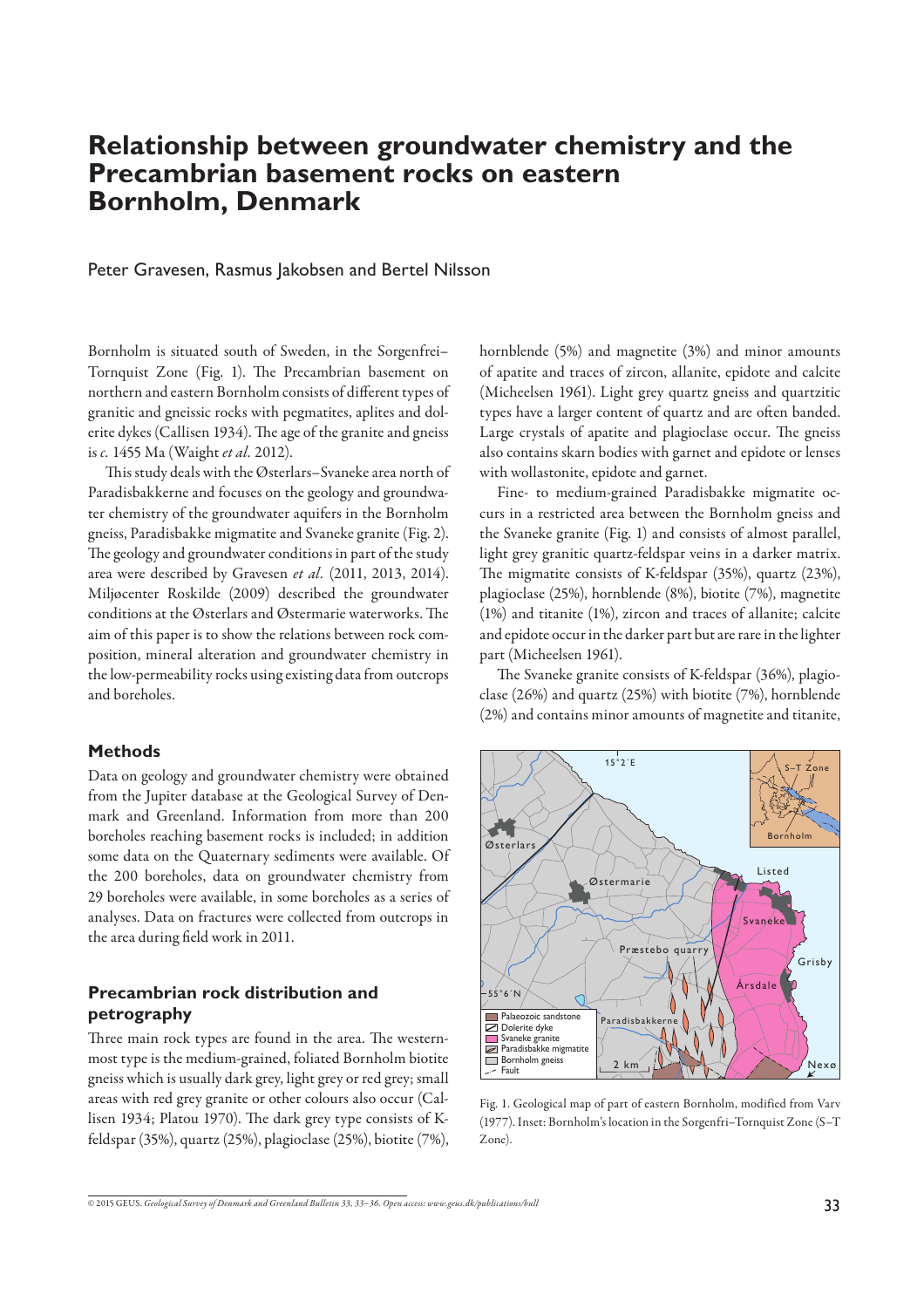as well as traces of apatite, zircon, epidote, allanite, calcite and flourite (Micheelsen 1961). Many small inclusions rich in mafic minerals also occur and locally the content of apatite and flourite in the rock appears to be higher. The granite is usually coarse-grained and greyish red but occasionally medium to coarse grained and yellow, yellow red or dark grey.

The Svaneke granite can be divided into four types and a border facies bordering the gneiss and migmatite (Platou 1968, 1970). The border facies is commonly strongly lineated but also has non-lineated parts and a varying content of dark minerals. Svaneke granite type I is light yellow and varies in grain size, and biotite is weakly altered to chlorite; this type occurs around Svaneke and Listed. Svaneke granite type II covers an area from the north coast and inland between the border facies and type I and types III and IV. The rock is medium to coarse grained and among the dark minerals hornblende, biotite and sphene are dominant. The plagioclase and the dark minerals are weakly altered to unaltered. Svaneke granite type III covers a large area along the east coast from Grisby to the Palaeozoic sandstone north of Nexø and is exposed at several places. The rock is light yellow to light yellow red. The Svaneke granite type IV occurs as lenses in type III; seen for example at Årsdale. It is a dark red, coarse-grained rock and both the plagioclase and the dark minerals are strongly altered.

In types III and IV the hornblende, pyroxene and biotite may be altered to green chlorite, and magnetite is altered to hematite. Especially in the coastal area around Årsdale and southwards towards Nexø the granite is strongly weathered and altered and contains 3-7% chlorite. The rock readily disintegrates to form coarse gravel (Årsdale gravel) and the fracture surfaces of the granite are covered by clayey material of green chlorite and yellow-brown limonite.

#### **Fracture systems**

Four fracture systems have been identified in the area. The fracture systems are seen in quarries in the Paradisbakke migmatite along the northern rim of Paradisbakkerne, in coastal exposures of the Bornholm gneiss towards the north and in exposures of the Svaneke granite towards the east and the north (von Bubnoff 1942). Two vertical fracture sets with orientations NNE–SSW and ESE–WNW and two horizontal fracture sets are found. The 3D fracture network of crossing vertical, subvertical, horizontal and subhorizontal fractures forms the groundwater aquifers in the rocks. The vertical fractures are mainly transport paths for infiltrating water to the groundwater table, whereas the horizontal fractures form conduits for groundwater over long horizontal distances. Horizontal fractures are present at least up to 90 m depth below the ground surface; two other shallower sets of horizontal fractures are also found (Gravesen *et al.* 2014). Information from boreholes shows that groundwa-



Fig. 2. The different basement rock types. **A**: Paradisbakke migmatite with pegmatite body, Præstebo quarry. **B**: Banded and folded Bornholm gneiss, west of Listed, **C**: Svaneke granite, east coast of Bornholm, **D**: Weathered and fractured Svaneke granite, east of Listed. Photographs: Merete Binderup.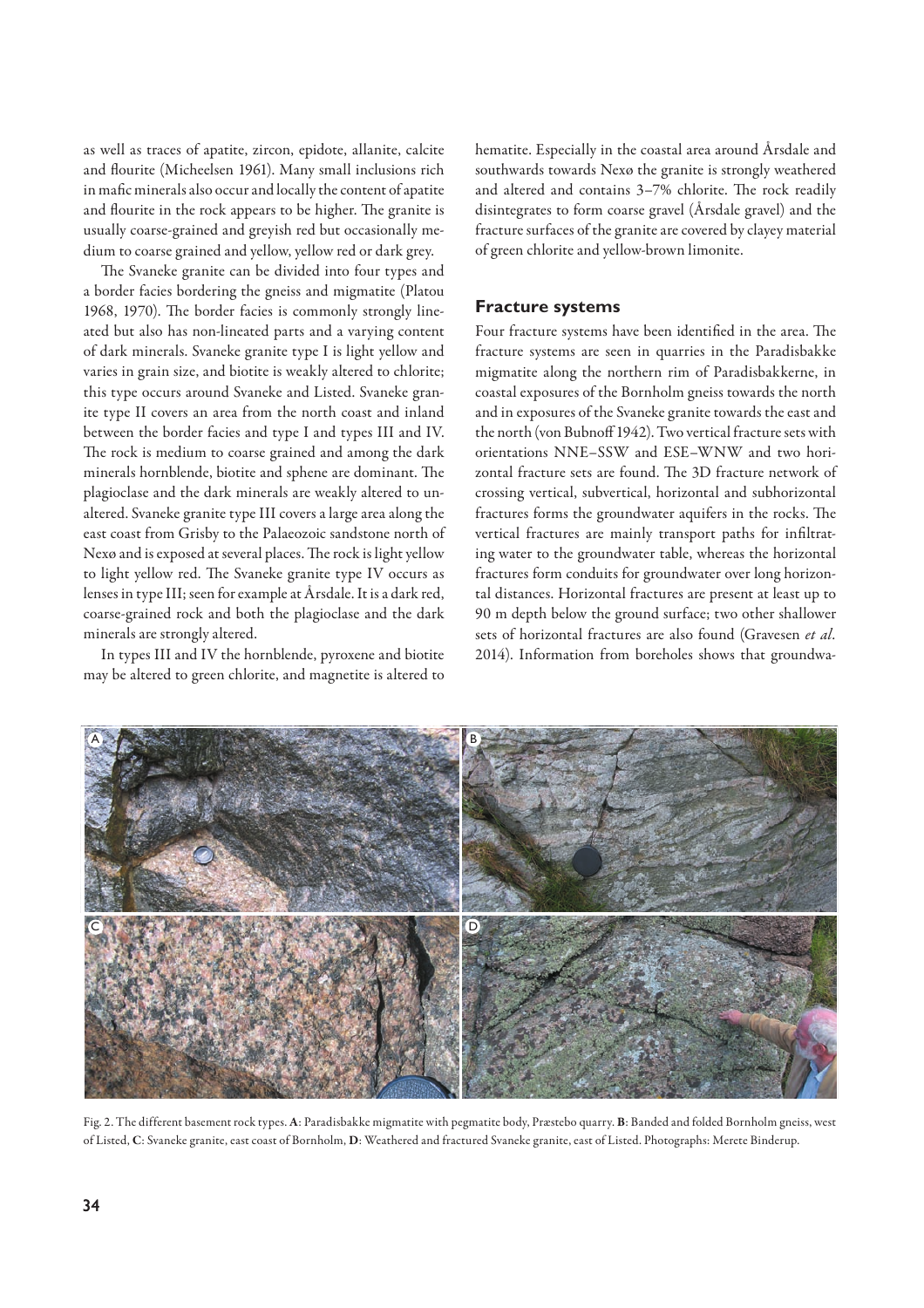

Fig. 3. Ternary plot showing the relative distribution (on equivalent basis) of major cations (Mg, Ca and Na+K) in water samples from wells in different granite types. Part of the triangle was removed for clarity.

ter is pumped up from both shallow and deep fractures, the deepest ones 144 m below ground surface.

In the weathered rocks iron-bearing minerals are oxidised to yellow-brown clayey iron compounds and the dark minerals are altered to clayey green chlorite that is found on the fracture surfaces. Clayey material found on fracture surfaces at depths up to 70 m probably have an impact on the chemistry of the groundwater.

## **Groundwater chemistry**

The number of chemical analyses of groundwater from wells in the study area is unfortunately rather small and some parameters, especially from the Svaneke granite, appear imprecise, e.g. pH values with only one digit. Measurements of Al concentrations are usually missing, which makes it impossible to assess the saturation state of Al-silicates. However, measured concentrations of major cations and measured alkalinity (except for one outlier) appear reliable. Speciation and calculations of mineral saturations using the software PHREEQC (Parkhurst & Appelo 2012) based on the parameters available, with reservations for the approximate pH values indicates that groundwater in all samples is slightly supersaturated with respect to calcite. A few analyses included measurements of sulphide and trace metal concentrations and the PHREEQC calculations indicate that concentrations of trace metals such as Pb and Zn are likely controlled by sulphide phases.

Based on the major cations dissolved in the groundwater, it appears that weathering of the different granite types leads to different water chemistry. In a ternary plot (Fig. 3)



Fig. 4. Plot of Mg concentration versus alkalinity, which is considered an indicator for the degree of weathering.

showing the relation between (charge equivalents) of Ca, Mg and Na+K in the water, the Bornholm gneiss is barely distinguishable from samples that come from aquifers in Quaternary sand and gravel, whereas water samples from the Paradisbakke migmatite and Svaneke granite are enriched in Mg and to some extent in Na. Na enrichment is most pronounced in samples collected close to the coast. High Na concentrations are correlated with high Cl concentrations, which indicates deposition of sea salts by dry and wet deposition. Although also present in seawater, high Mg concentrations do not show any correlation with Cl concentrations, which indicates that Mg comes from weathering reactions. This is examined in more detail in Fig. 4, where Mg concentration versus alkalinity is plotted, which is a general indicator for the degree of weathering. As infiltrating water rich in carbonic acid from the soil zone reacts with the rock, the carbonic acid is used and the alkalinity in the water increases. A sample from the Svaneke granite with an unusually low alkalinity of 1.6 meq/l is considered an outlier and was removed from the dataset in Fig. 4.

It should be noted that the groundwater may have passed through several rock types before reaching the borehole where it was sampled, and there are no reliable groundwater ages so the relative weathering rates based on the water chemistry of the different rocks implies that the bulk water samples from the boreholes represent comparable residence times of the water. There are only three Paradisbakke migmatite samples; they indicate both low and high rates of weathering. Two <sup>14</sup>C datings have been made on water from the Paradisbakke migmatite, the ages are rather uncertain, but the oldest of these dates is from the borehole with the highest Mg concentration and alkalinity. Based on the low alkalinity of the water, samples from the Quaternary aquifers indicate the lowest rate of weathering, which could be expected. Of